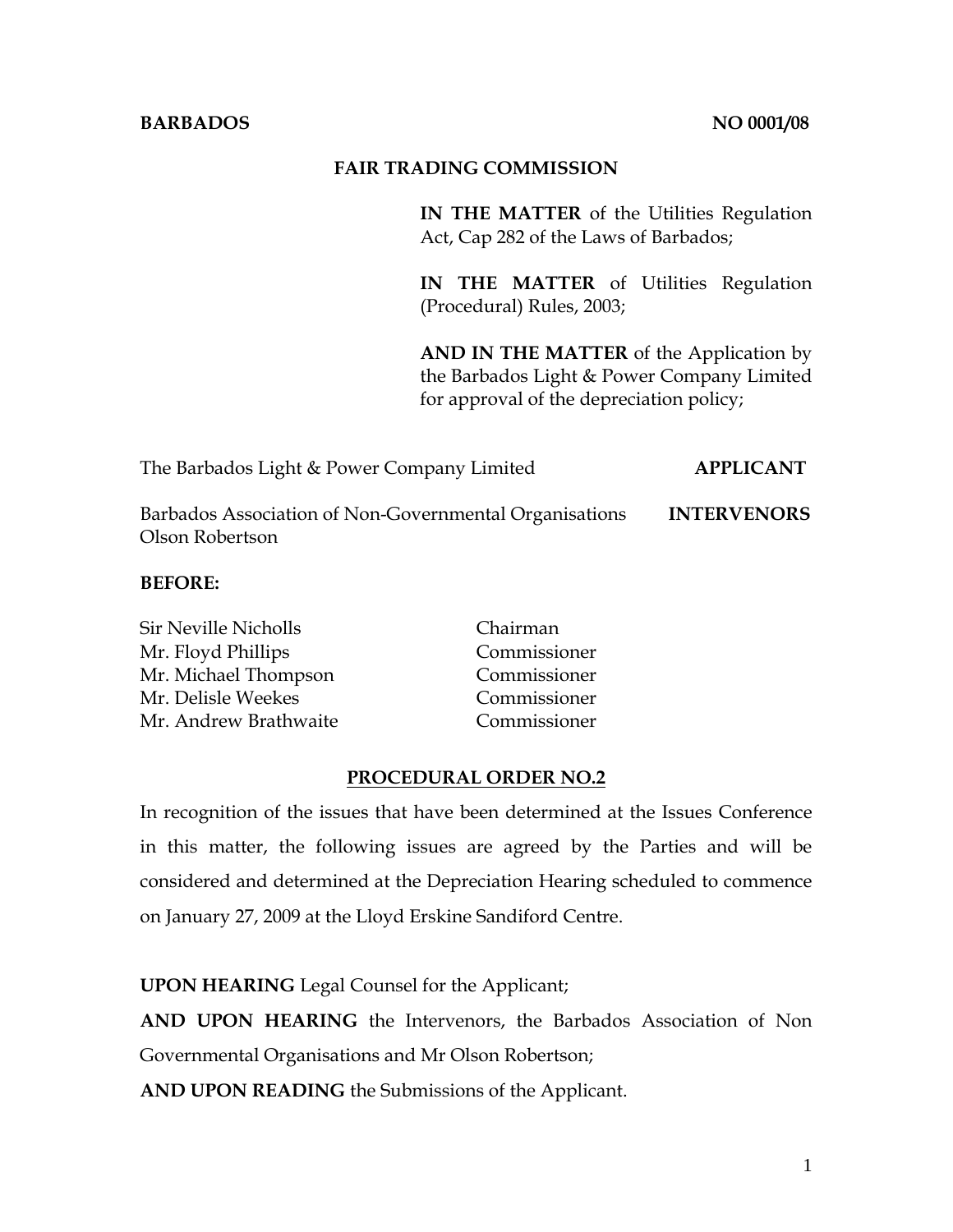# **IT IS HEREBY ORDERED AS FOLLOWS:-**

# **ISSUES AGREED FOR DEPRECIATION HEARING**

The following issues will be considered and determined at the Depreciation Hearing:

- 1. Elements for computing the depreciation (a) The method used for calculating depreciation rates – remaining life, whole life (average service life); (b) The depreciation rates – new rates are proposed for all of the assets. (c) Expected residual value or net salvage value of assets.
- 2. Capital recovery of cost over the useful lives of assets.
- 3. Presentation of Depreciation Study and confidence in the techniques used by the BL&P consultant to derive the new asset lives.
- 4. The stability of new depreciation rates.
- 5. Treatment of difference in values of asset categories that result from the use of the depreciation rates from depreciation studies since 1983 being applied in financial reporting instead of the depreciation rates set by PUB.
- 6. Reasons for convergence of depreciation rates for regulatory reporting to those used for financial reporting.

# **ISSUES NOT FOR DEPRECIATION HEARING**

The following issues will not be considered and determined at the Depreciation Hearing:

1. Valuation of the asset base.